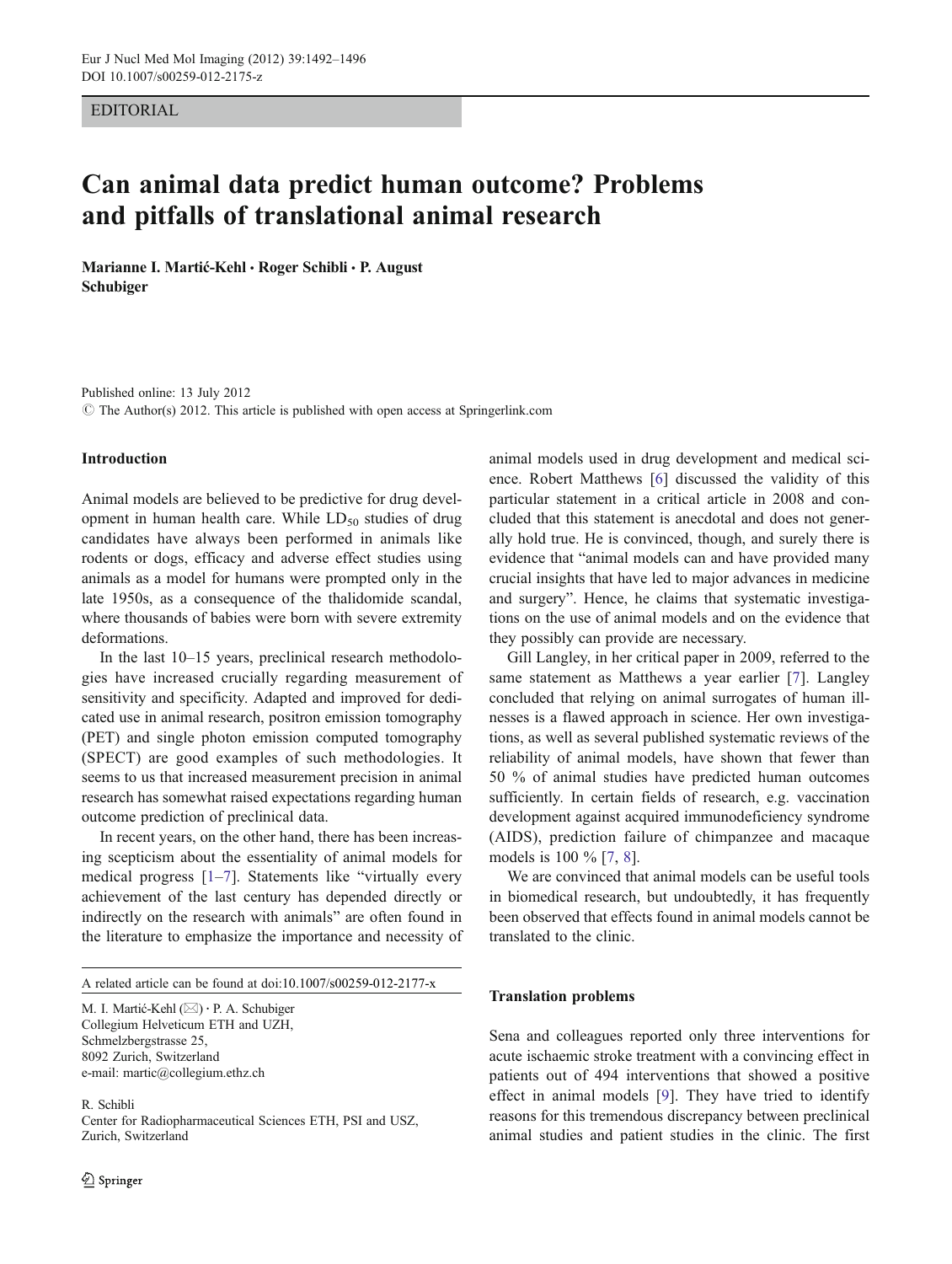category of reasons for the discrepancy is specific for experimental stroke studies, such as schedule of treatment, the coadministration of neuroprotective anaesthetics or the animal models themselves. Animals used in experimental stroke research are mostly young and healthy, whereas patients are often elderly with comorbidities like diabetes and hypertension. Furthermore, in animal studies, time to treatment was often as short as 10 min. Patients for clinical trials, on the other hand, were treated up to 24 h after stroke onset [\[9](#page-3-0)].

For many diseases, underlying mechanisms are unknown, which makes it rather difficult to develop representative animal models. Animal models, therefore, are often designed according to observed disease symptoms or show disease phenotypes differing crucially from human ones if underlying mechanisms are being reproduced genetically [\[7](#page-3-0)]. A prominent example is the genetic modification of mice to develop human cystic fibrosis in the early 1990s. Unexpectedly, mice showed different symptoms from human patients [[10](#page-3-0)]. A more recent example of nonpredictive animal models was described by Ebos et al. in the field of angiogenesis inhibiting agent development against different types of cancer [[11](#page-3-0)]. The authors describe how short-term application of anti-angiogenesis drugs, such as sunitinib, leads to increased metastasis in animal models and consequently to a reduced median survival compared to vehicle-treated groups. In contrast to these findings stand encouraging results after applying sustained sunitinib treatment to animal models with preestablished tumours. This initial research, though, has not considered potential evasion mechanisms of cancer cells as a consequence of drug treatment. The sunitinib example illustrates that drawing conclusions from non-predictive animal models—apart from wasting research funding and animal lives—might expose patients to unnecessary risk.

The second category of discrepancy reasons discussed by Sena et al. is a more general issue. Animal studies often seem to lack certain aspects of study design which are fully established in clinical trials, e.g. randomization of test subjects to treatment or control groups, blinded performance of treatment and blinded assessment of outcome. Such study design aspects seem to lead to overestimated drug efficacy in preclinical animal research if neglected [[4,](#page-3-0) [9](#page-3-0), [12](#page-3-0)–[14\]](#page-3-0).

#### Underpowered studies

For a scientific efficacy confirmation of drug candidates or other medical interventions, statistical testing is performed to identify significant differences between test groups. For publication of biomedical research data, most journal editors and peer reviewers request statistical significance of results. The sense and suitability of this practice has often been criticized [\[15,](#page-3-0) [16](#page-3-0)], but this topic will not be elaborated here in further detail. In fact, statistical significance is dependent mainly on the underlying null hypothesis, the sample size, the variance of the data and the significance level alpha, which in most cases is taken as the 5 % limit somewhat arbitrarily introduced by Ronald Fisher. Generally speaking, the bigger the group size, the easier it gets to find statistical differences between two test groups. Or similarly, the more homogeneous the test groups, the higher the chance to find statistical differences between the groups for reasons of decreased data variance.

In order to reliably find significant differences between test groups, it is necessary to carefully determine the size of a relevant effect and estimate the expected variance of the data. Based on these two parameters (minimal effect size and variance) it is possible to calculate the minimal size of test groups required to detect statistical differences with a certain probability. This probability is referred to as the power or sensitivity of the study and by convention should be at least 80–90 %. Systematic reviewing of preclinical stroke data has shown that such considerations together with sample size calculation in the planning phase of a study are hardly ever performed [[9,](#page-3-0) [12\]](#page-3-0). In preclinical animal research in general, ethical concerns, deservedly so, play an important role. Group sizes in animal experimentation are therefore requested by authorities to be kept as small as possible. As a consequence, many studies report small animal group sizes. Such studies are often underpowered, as it is not possible to reliably detect group differences with high enough probability. Results of underpowered studies are in fact useless and therefore just as unethical as using more animals per experiment than necessary.

For medical progress it is essential that experiments yield reliable data. Results need to be externally valid for successful extrapolation from the bench to the bedside. Underpowered studies in this regard suffer from a major problem: the chance to detect valid effects is too low to be reliable in any kind. In an attempt to outweigh power problems due to small group sizes, test parameters, including test animals, are usually standardized as much as possible to reduce data variance, e.g. test animals are often inbred. It is widely assumed that such strict standardizations increase the reproducibility and therefore the reliability of research data [[17\]](#page-3-0).

## Standardization fallacy

Several years ago, Crabbe et al. tried to test reproducibility of experimental animal data by comparing behavioural tests performed in different laboratories in North America [[18\]](#page-3-0). The researchers tried to strictly standardize all possible parameters of their experiments they could think of between these laboratories. Animals were for example shipped on the same day from the same supplier or experimenters wore gloves of the same kind in all three laboratories. Mice of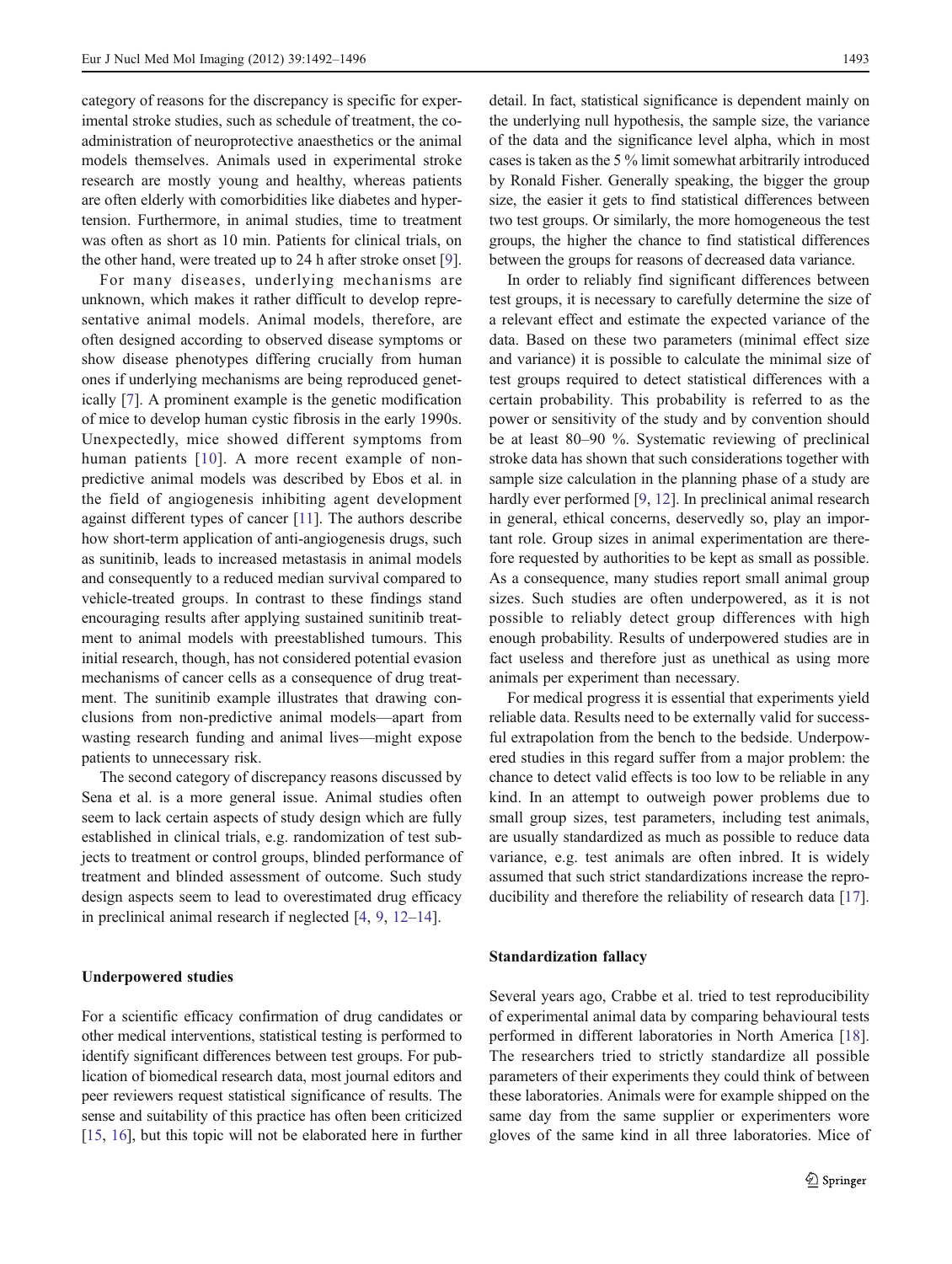different strains underwent several behavioural tests, e.g. either after cocaine or vehicle injection. Crabbe and his colleagues were assuming that in such a maximally standardized setup reproducibility of results should be very high. Surprisingly, this was not the case, as they found large effects of site in mouse behaviour. Especially small genetic effects turned out to be strongly influenced by environmental factors and animal handling. Wahlsten and colleagues concluded in a follow-up article that it might be impossible to adjust the laboratory environment so that it is sufficiently similar between facilities to guarantee highest possible reproducibility of results [[19\]](#page-3-0). In another study including multiple laboratories, Richter and colleagues tried to investigate whether strict standardization of experimental parameters beneficially affects reproducibility of mouse behaviour [\[17\]](#page-3-0). They retrospectively regrouped test animals into "pseudo-heterogenized" groups and compared the observed behavioural strain differences with the original strictly standardized samples in terms of false-positive result detection, i.e. non-reproducible results with no external validity. Richter and coworkers concluded that overly strict standardization of environmental parameters might lead to spurious results with no external validity. This had earlier been referred to as the "standardization fallacy" [[20\]](#page-4-0). The authors therefore suggest that adequate environmental heterogenization of such factors might improve reproducibility of results. They later confirmed their results empirically [[21\]](#page-4-0).

### Translational research in nuclear medicine

The question arises now to what extent such problems also apply to the field of nuclear medicine and molecular imaging. It can be argued that mouse behaviour might be less robustly measured than the distribution of a PET tracer in the mouse body. Furthermore, it is well conceivable that mouse behaviour, as an enormously complex outcome measure, might be more prone to environmental influences than the uptake of a specific PET tracer into tumour tissue of mice. In an attempt to extrapolate the study design of Richter and colleagues to the field of small animal PET, we recently performed a pilot study to investigate the impact of strict standardization on the generation of false-positive results [[22](#page-4-0)]. We assessed  $^{18}$ F-fluorodeoxyglucose (FDG) tissue uptake differences between male and female NMRI mice. A statistically significant confirmation of the Richter study was not possible, presumably due to small study power, but we found a clear trend towards higher falsepositive rates under strictly standardized experimental conditions compared to pseudo-heterogenized ones. Furthermore, we tried to assess the inherent variability of  $^{18}$ F-FDG brain uptake in SD rats under highly standardized conditions. We determined uptake variability within animals

using a test-retest approach, as well as uptake variability between different individuals of the same test group (intravs inter-animal variability). Contrary to our assumptions that intra-animal variability would be essentially smaller than inter-individual variability, we found that both types of variability were in the same range. Despite the small scale of our study and hence the resultant shortcomings, the data affirm that reproducibility of animal experiments is a problem in nuclear medicine as well as in behavioural mouse research and we are convinced that further research in this regard seems worthwhile. In addition, we believe that the development of new interventions in nuclear therapy or diagnostics might suffer from translation problems similar to drug development in acute stroke, which was reported by Sena and colleagues [\[9](#page-3-0)]. Even though to our knowledge never formally investigated, it seems conceivable that a substantial fraction of preclinical animal data in the field of molecular imaging might be misleading. Exemplarily, the development of a new PET tracer for pancreatic tumour diagnosis shall be considered. In the majority of in vivo proof of principle research, mice with subcutaneously inoculated pancreas tumour xenografts are investigated. Such tumours grow, isolated from their usually occurring stromal surrounding, at a well-exposed body part, e.g. the shoulder. It seems logical that a PET scan visualizes even rather small effects of tumour uptake, as the tumour surrounding presumably does not accumulate enough radiotracer to diminish the contrast of tumour uptake. Such an artificial model situation, in our understanding, cannot represent or reflect, let alone predict the tumour visualization capacity of the new compound in patients reliably, as the tissues surrounding spontaneously occurring pancreatic tumours in the abdominal region often show high accumulation of radiotracers, e.g. due to excretion processes.

We assume that translation of preclinical animal data to the clinic, apart from the inevitable species differences, often fails due to avoidable quality problems, which partially depend on the field of research (e.g. disease models or lack of comorbidities). If such shortcomings could be systematically assessed, we are convinced that the reliability of preclinical in vivo data could be increased crucially. This includes better design of animal models as well as higher general study quality, such as blinding, randomization or avoiding underpowered studies. Such improvements would meet highest ethical standards, even if individual experimental group sizes might be bigger.

## Publication bias

In our opinion, a systematic status quo assessment of preclinical animal research seems adequately achievable by systematic reviewing and meta-analysis. Nevertheless,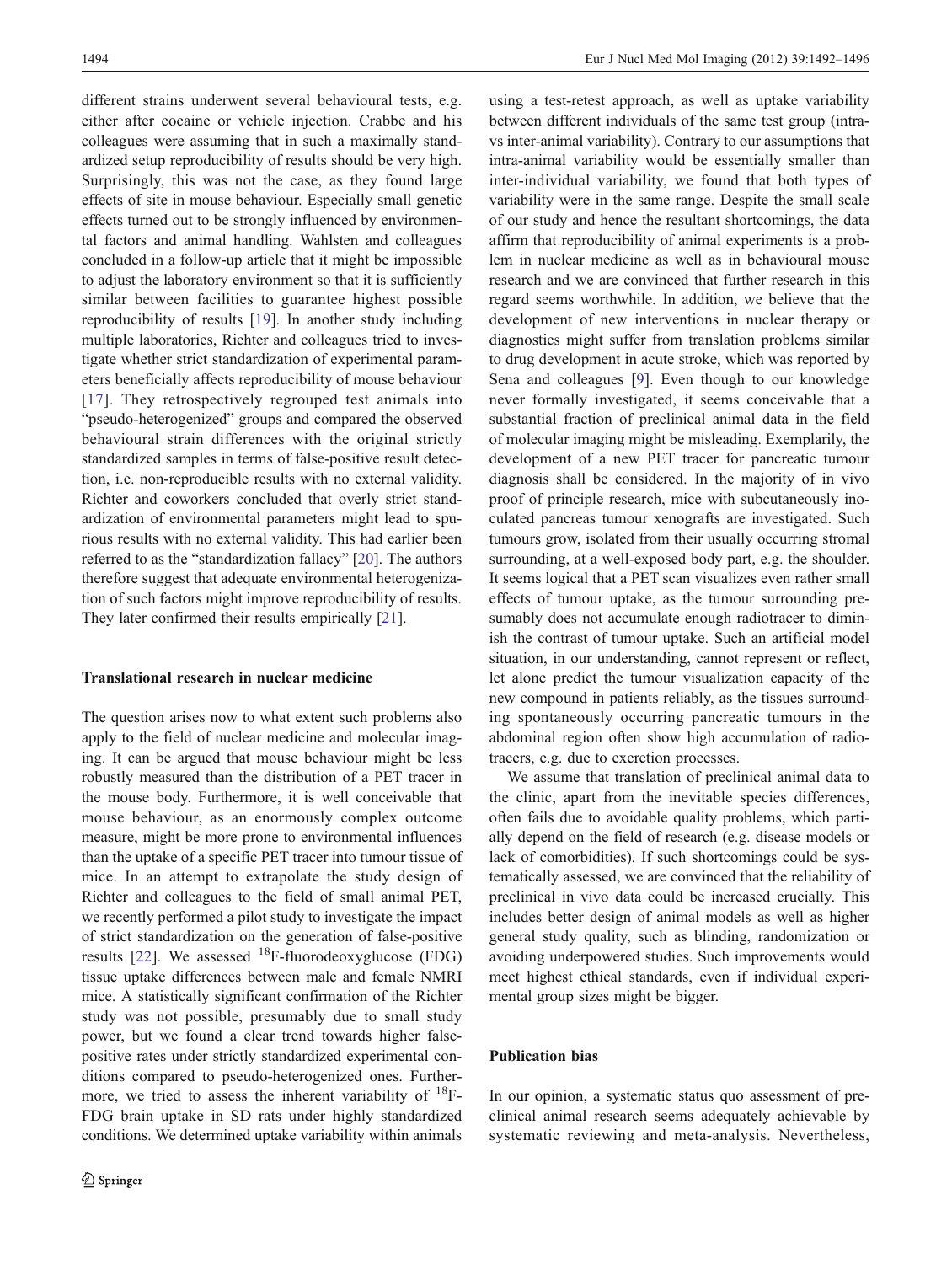<span id="page-3-0"></span>systematic reviewing and meta-analysis depend on the complete availability of all research performed regarding a particular topic. As long as results are incompletely published, systematic reviews and meta-analyses are liable to bias. This bias is referred to as publication bias, i.e. favouring publication of positive or confirming data over negative or inconclusive data [\[23\]](#page-4-0). This overweighting of positive results leads to a subsequent overestimation of effect sizes in meta-analyses and systematic reviews. The publication bias problem has been acknowledged in clinical research [\[23](#page-4-0)–[25](#page-4-0)]. In animal research, publication bias has been less thoroughly investigated but there is evidence that researchers are becoming increasingly aware of it. In a recent publication, Sena and colleagues came to the conclusion that publication bias accounts for one third of the effect in animal stroke studies that was assessed in a systematic review [\[26](#page-4-0)]. A Dutch research team recently tried to assess the opinion amongst Dutch animal researchers and find possible reasons for the publication bias phenomenon (ter Riet et al., personal communication). Interestingly, journal editors and peer reviewers were regarded as prominent drivers for non-publication of negative or non-significant research data. The authors suggest strategies to address publication bias, such as mandatory publication of study protocols, research results or the reasons why no results were obtained. According to ter Riet and colleague's study, Dutch researchers think that these strategies might help to increase scientific progress.

## Conclusion

We believe that preclinical animal research needs to improve on different levels to yield best predictions for human patients. Animal models of diseases need to be as reliably reflective of the patient's situation as possible and it should be considered to what extent experimental parameters need to be homogenized or if a controlled heterogenization might be appropriate. Furthermore, general aspects of experimental planning and performance should be brought to a higher level. Regulatory authorities as well as journal editors and peer reviewers should pay increasing attention to features like sample size calculation, blinding and randomization. And finally, efforts should be taken to reduce publication bias in animal research literature to increase the reliability of meta-analytic analysis of studies in order to identify reasons for insufficient prediction of models. Only if joint efforts are made is there hope that preclinical animal research will yield safe and maximally predictive results for the clinic. This concerns us all: researchers in phases of experimental planning and performance as well as regulatory authorities, journal editors and peer reviewers.

Open Access This article is distributed under the terms of the Creative Commons Attribution License which permits any use, distribution, and reproduction in any medium, provided the original author(s) and the source are credited.

#### References

- 1. Pound P, Ebrahim S, Sandercock P, Bracken MB, Roberts I, Reviewing Animal Trials Systematically (RATS) Group. Where is the evidence that animal research benefits humans? BMJ 2004;328:514–7.
- 2. Bailey J. Non-human primates in medical research and drug development: a critical review. Biogenic Amines 2005;19:235–55.
- 3. Hackam DG, Redelmeier DA. Translation of research evidence from animals to humans. JAMA 2006;296:1731–2.
- 4. Hackam DG. Translating animal research into clinical benefit. BMJ 2007;334:163–4.
- 5. Knight A. Systematic reviews of animal experiments demonstrate poor human clinical and toxicological utility. ALTEX 2007;14:125–30.
- 6. Matthews RAJ. Medical progress depends on animal models doesn't it? J R Soc Med 2008;101:95–8.
- 7. Langley G. The validity of animal experiments in medical research. RSDA 2009;1:161–8.
- 8. Buckland G. In: Replacing primates in medical research: an expert report by the Dr Hadwen Trust, FRAME and Advocates for Animals. Available from science@drhadwentrust.org
- 9. Sena E, van der Worp HB, Howells D, Macleod M. How can we improve the pre-clinical development of drugs for stroke? Trends Neurosci 2007;30:433–69.
- 10. Ameen N, Alexis J, Salas P. Cellular localization of the cystic fibrosis transmembrane conductance regulator in mouse intestinal tract. Histochem Cell Biol 2000;114:69–75.
- 11. Ebos JML, Lee CR, Cruz-Munoz W, Bjarnason GA, Christensen JG, Kerbel RS. Accelerated metastasis after short-term treatment with a potent inhibitor of tumor angiogenesis. Cancer Cell 2009;15:232–9.
- 12. Roberts I, Kwan I, Evans P, Haig S. Does animal experimentation inform human healthcare? Observations from a systematic review of international animal experiments on fluid resuscitation. BMJ 2002;324:474–6.
- 13. Perel P, Roberts I, Sena E, Wheble P, Briscoe C, Sandercock P, et al. Comparison of treatment effects between animal experiments and clinical trials: systematic review. BMJ 2006;334:197.
- 14. Crossley NA, Sena E, Goehler J, Horn J, van der Worp B, Bath PM, et al. Empirical evidence of bias in the design of experimental stroke studies: a metaepidemiologic approach. Stroke 2008;39:929–34.
- 15. Stang A, Poole C, Kuss O. The ongoing tyranny of statistical significance testing in biomedical research. Eur J Epidemiol 2010;25:225–30.
- 16. Ziliak ST, McCloskey DN. The cult of statistical significance how standard error costs us jobs, justice and lives. University of Michigan Press; 2008.
- 17. Richter SH, Garner JP, Würbel H. Environmental standardization: cure or cause of poor reproducibility in animal experiments? Nature Methods 2009;6:257–61.
- 18. Crabbe JC, Wahlsten D, Dudek BC. Genetics of mouse behavior: interactions with laboratory environment. Science 1999;284:1670– 2.
- 19. Wahlsten D, Bachmanov A, Finn DA, Crabbe JC. Stability of inbred mouse strain differences in behavior and brain size between laboratories and across decades. Proc Natl Acad Sci U S A 2006;103:16364–9.